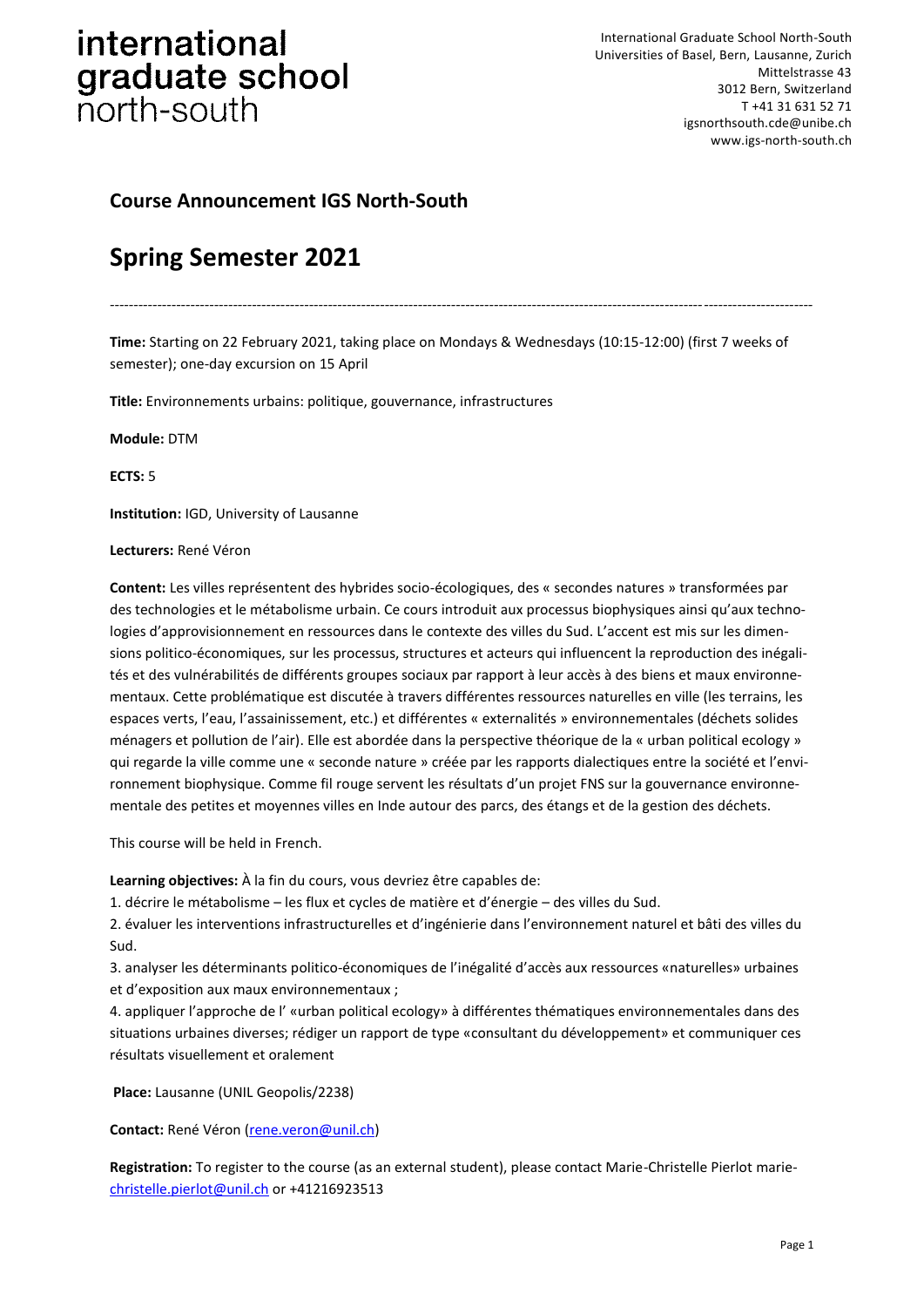International Graduate School North-South Universities of Basel, Bern, Lausanne, Zurich Mittelstrasse 43 3012 Bern, Switzerland T +41 31 631 52 71 igsnorthsouth.cde@unibe.ch www.igs-north-south.ch

*----------------------------------------------------------------------------------------------------------------------------------------------------*

**Time:** Starting on 22 February 2021, taking place on Mondays (16:15-18:00)

**Title:** Environmental management and livelihoods

**Module:** DTM

**ECTS:** 5

**Institution:** IGD, University of Lausanne

**Lecturers:** Ross Shackleton

**Content:** This course/seminar focuses on theoretical and empirical debates related to reciprocal effects between environmental management practices and lives and livelihoods of "marginal" populations (from rural areas, from developing countries or among minorities). It will draw on classical and current research in sustainable livelihoods, in "political ecology", in development studies and other related disciplines.

This course will be held in English.

#### **Learning objectives:**

- Assess and contribute to classical and current debates related to reciprocal effects between environmental management practices and lives and livelihoods of "marginal" populations (from rural areas, from Third World countries or among minorities).
- Develop theoretical and conceptual knowledge in "political ecology", development studies and other related disciplines.
- Develop and discuss empirical and theoretical arguments in the field of environmental management and livelihoods.
- Read and communicate in English with a relevant terminology borrowed from development studies, geography, "political ecology" and environmental sciences.

**Place:** Lausanne (UNIL Geopolis/2238)

**Contact:** Ross Shackleton

**Registration:** To register to the course (as an external student), please contact Marie-Christelle Pierlot marie[christelle.pierlot@unil.ch](christelle.pierlot@unil.ch%20) or +41216923513

*----------------------------------------------------------------------------------------------------------------------------------------------------*

**Time:** Starting on 22 February 2021, Taking place on Mondays (14:15-16:00)

**Title:** Théories et histoire du développement - Seminaire

**Module:** DTM

**ECTS:** 4

**Institution:** IGD, University of Lausanne

**Lecturers:** Jérémie Sanchez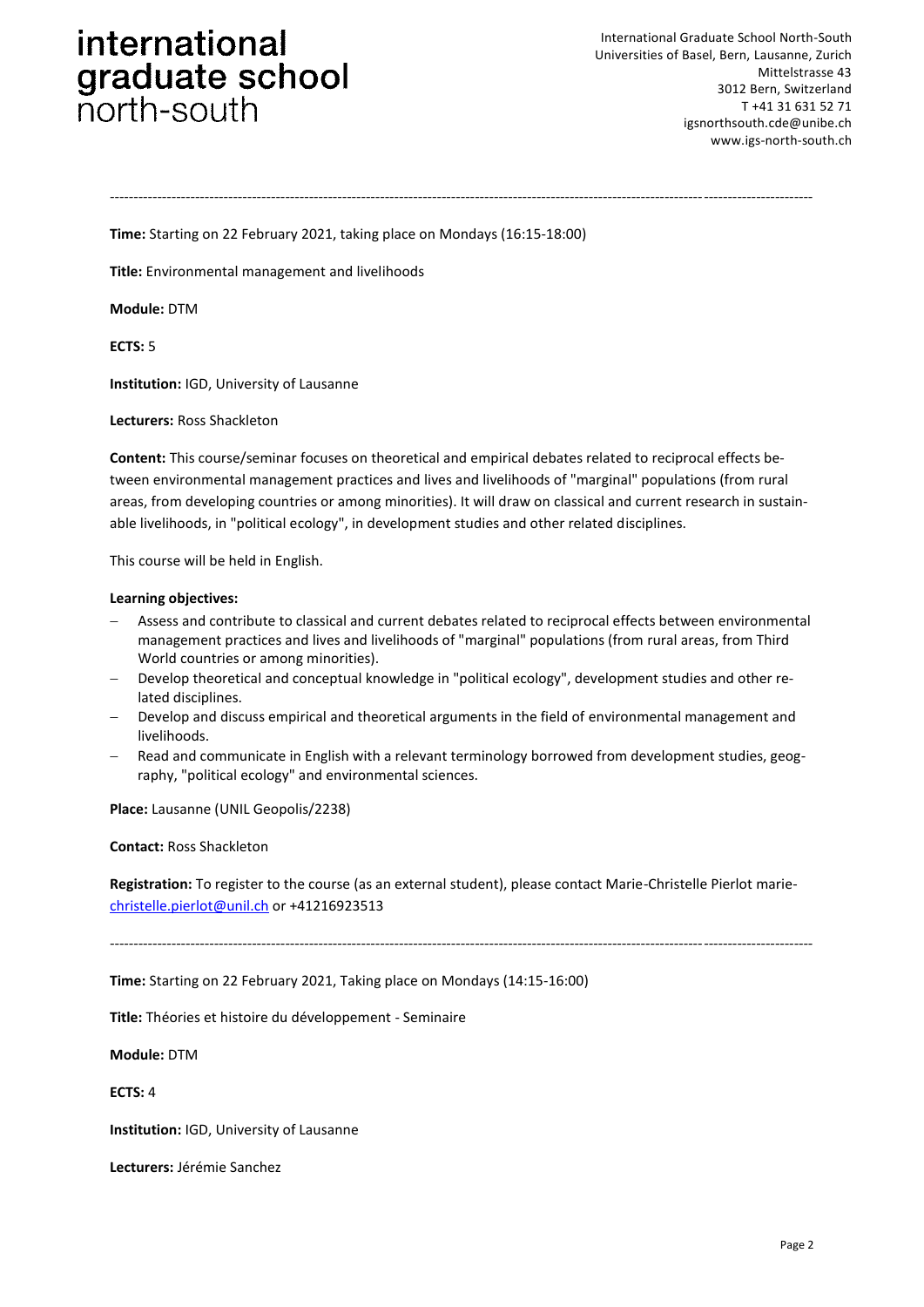International Graduate School North-South Universities of Basel, Bern, Lausanne, Zurich Mittelstrasse 43 3012 Bern, Switzerland T +41 31 631 52 71 igsnorthsouth.cde@unibe.ch www.igs-north-south.ch

**Content:** Ce séminaire approfondit les théories et approches du développement introduites dans le cours du même titre offerte en automne précédent à travers des questionnements et débats et cas actuels. Les thématiques abordées peuvent inclure des sujets divers comme la mondialisation, la pauvreté, des enjeux des grands projets agricoles ou minières, la micro-finance, la technologie, la gouvernance, les droits humains, l'aide au développement, etc. Ces thématiques sont principalement développées et débattu par les participants du séminaire.

This course will be held in French.

#### **Learning objectives:**

- Approfondissement des connaissances théoriques et conceptuelles en Etudes du développement
- Introduction à des débats et cas actuels liés aux questions du développement
- Capacité à relier des débats et cas actuels à des théories et concepts clé du développement
- Compétence en communication orale et écrite

**Place**: Lausanne (UNIL/Geopolis/2238)

**Contact:** Christian Kull [\(christian.kull@unil.ch\)](christian.kull@unil.ch)

**Registration:** To register to the course (as an external student), please contact Marie-Christelle Pierlot marie[christelle.pierlot@unil.ch](christelle.pierlot@unil.ch%20) or +41216923513

*----------------------------------------------------------------------------------------------------------------------------------------------------*

**Time:** Starting on 3 March 2021, taking place on Wednesdays (16:15-18:00)

**Title:** Lecture with exercises: Advanced One Health Methods

**Module:** DTM

**ECTS:** 2

**Institution:** Swiss TPH, University of Basel

**Lecturers:** Jakob Zinsstag

**Content:** Description: This seminar extends the lecture "Introduction to One Health" and responds to the demand of students to provide deeper insight and practical work on "One Health" Methods. It is provided by a veterinary epidemiologist and a mathematician. The audience are advanced students and PhD candidates in the fields of epidemiology, biology, veterinary and human medicine. The Seminar is composed of lectures, selfstudy, discussions and practical seminar work on:

• Theoretical foundations of "One health"

- One health study design
- Ecology of the animal-human interface
- Antimicrobial resistance surveillance
- Material flow analysis (Prof. Dr. Claudia Binder, HERUS, EPFL, tbc)
- Dynamics and economics of cross-species disease transmission (The students will work through a practical example of an animal-human transmission model and a cross-sector economic analysis of an intervention). For 2019 the following topics are proposed

- Combined material flow analysis – quantitative microbial risk assessment (MFA-QMRA) of resistant enterobacteria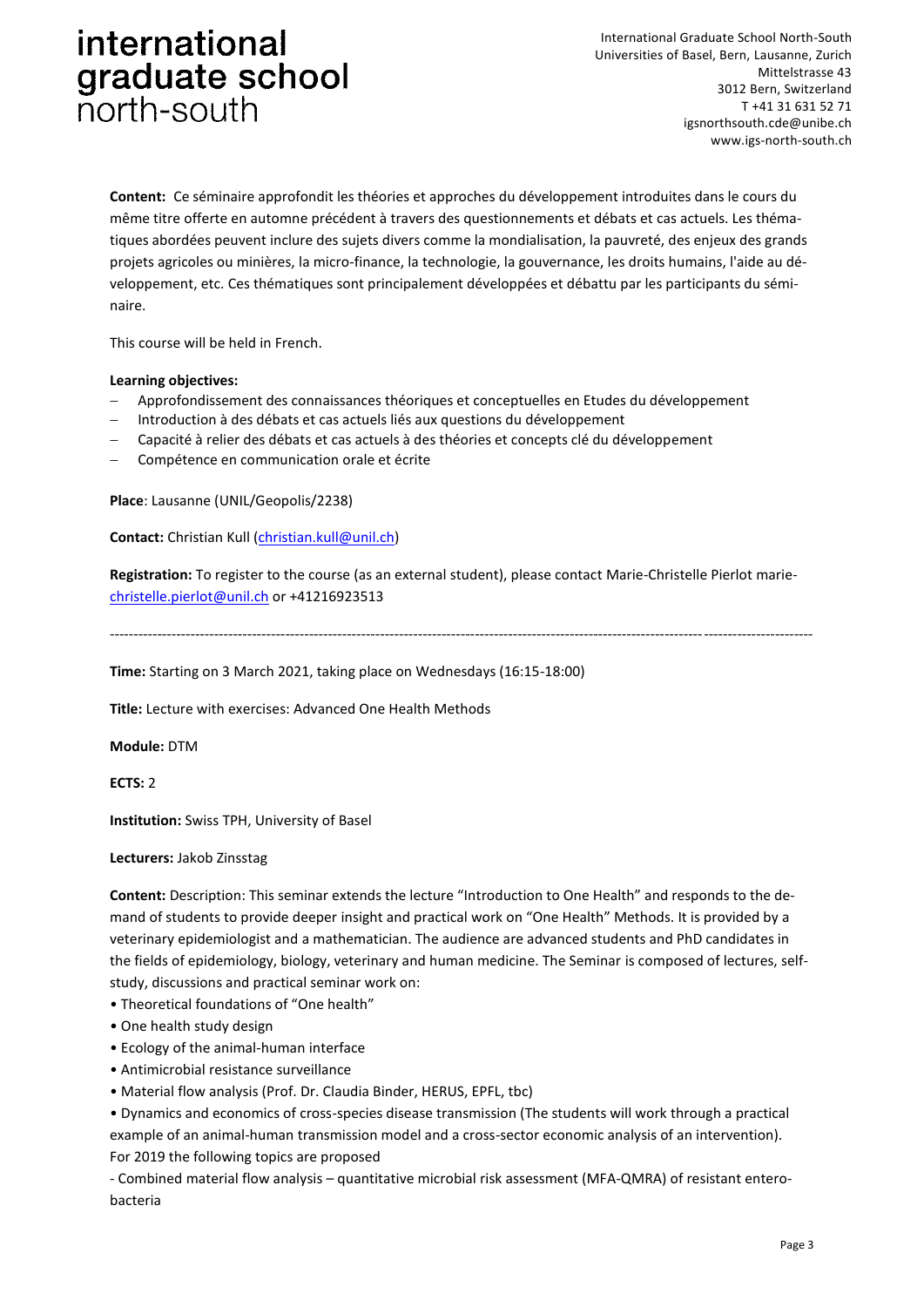- Animal-Human Transmission dynamics of Taenia solium

The course integrates the MOOC on Transdicsiplinarity [https://www.futurelearn.com/courses/partnering-for](https://www.futurelearn.com/courses/partnering-for-change)[change](https://www.futurelearn.com/courses/partnering-for-change)

The course will be held in English.

**Learning objectives:** The seminar provides theoretical and practical insight to "One Health", from for advanced students in biology, veterinary and human medicine and related fields. At the end of the seminar, students are able to develop their own animal-human transmission models and "One Health" studies.

**Place: Swiss TPH, Zoom**

#### **Contact:**

**Registration:** https://www.unibas.ch/en/Studies/Mobility/Mobility-Switzerland/Students-Registering-From-Other-Swiss-Universities.html

*----------------------------------------------------------------------------------------------------------------------------------------------------*

**Time:** Starting on 22 February 2020, Thursday (12:30 – 13:45), 25 February (starting 12:15 for the Technical Introduction), 11 March (after 3 weeks), 25 March, 15 April, 29 April, 12 May (Wednesday!), 3 June (after 1 week)

**Title:** Writing for an Academic Audience: The rules of scientific articles

**Module:** CPM

**ECTS:** 3

**Institution:** CDE, University of Bern

**Lecturers:** Dr. Sarah-Lan Mathez-Stiefel

**Content:** Writing articles for peer-reviewed journals is a must for researchers, as this is the prime means of communicating exciting new results to the scientific community; moreover, an academic career is often evaluated on the basis of the number of peer-reviewed articles one has been able to publish in journals (if possible journals with high impact factors). It is therefore worth learning the rules of writing such articles at an early stage. This e-learning course is designed to introduce researchers to the rules and context of writing scientific articles and to provide researchers with opportunities to advance and improve their own writing. Eight webinars will lead participants through the essential rules, tools, and context of scientific writing, and provide time for questions and answers. Students will also have an opportunity to practice their skills in individual exercises, work on their scientific texts, and act as peers in group assignments. In addition, individual Skype coaching sessions will be offered in June-September 2018. Topics will include understanding who one's audience is, choosing an appropriate journal, working on key messages, structuring an article (IMRAD), doing the different parts of an article efficiently, writing concisely and precisely, using paragraph structure and other language tricks, how to refer to relevant literature, doing tables and figures, and submitting an article and suggesting reviewers. Completion of assignments is compulsory to pass the course. Students may miss no more than one webinar. A headset and installation of Adobe Flash Player are required to participate in the webinars.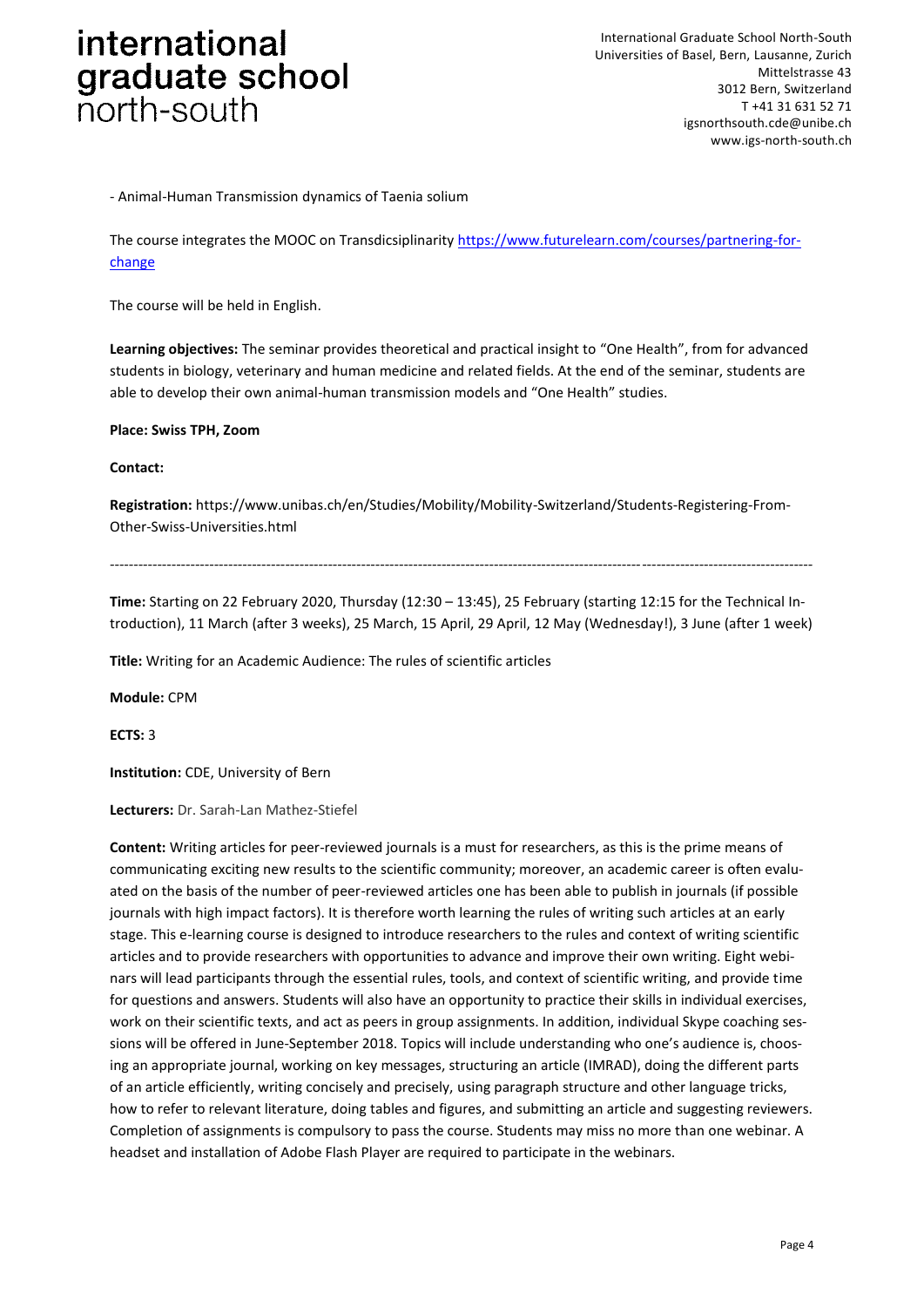International Graduate School North-South Universities of Basel, Bern, Lausanne, Zurich Mittelstrasse 43 3012 Bern, Switzerland T +41 31 631 52 71 igsnorthsouth.cde@unibe.ch www.igs-north-south.ch

Eligibility requirements: Max. 10 participants. Full members of the IGS North-South will be given priority. But international associate members are also encouraged to participate in this course.

Please consider that participating students need approx. 1 day for preparatory work between the sessions.

Itis important that you have good internet access during the sessions. A headset and installation of Adobe Flash Player are required to participate in the webinars.

The course will be held in English.

**Learning objectives:** Participants have structured knowledge of, and the necessary skills for, planning scientific articles and writing them effectively; in particular, they know how to:

- Identify their audience and tailor their key messages accordingly;
- Structure a scientific paper according to acknowledged rules ("IMRAD");
- Write and revise their work for clarity and effectiveness;
- Find help and tools when they work on their theses and prepare their articles for publication in reputed scientific journals.

**Place:** online

**Contact:** Dr. Sarah-Lan Mathez-Stiefel [\(sarah-lan.mathez@unibe.ch\)](sarah-lan.mathez@unibe.ch)

**Registration:** Please register by e-Mail [\(igs-north-south@cde.unibe.ch\)](igs-north-south@cde.unibe.ch) by Monday 15 February 2021 at the latest; you will receive an Introductory Package to test your connection. If you do not have a Swiss Campus Account, please inform us by 7 February 2021 so that we can apply for a temporary University account for you.

*----------------------------------------------------------------------------------------------------------------------------------------------------*

**Time:** Taking place on 16 March, 19 & 20 April, 11, 26 / 27 May (public lecture & workshop)

**Title:** Zurich Lectures cum Graduate Seminar in Development Geography

**Module:** DTM

**ECTS:** 1

**Institution:** Development Study Group Zurich (DSGZ), University of Zurich

**Lecturers:** Manuela Bojadzijev, Matt Finn, Paul Langley & Sarah Smith

**Content:** We invite an internationally renowned scholar for a public talk, a one-day workshop and for individual talks with PhD students.

Course is held in English.

**Learning objectives:** -

**Place:** Dept. of Geography, Winterthurerstr. 190, 8057 Zurich (public lecture) and place tba (for workshop and individual talks)

**Contact:** Norman Backhaus [\(norman.backhaus@geo.uzh.ch\)](norman.backhaus@geo.uzh.ch)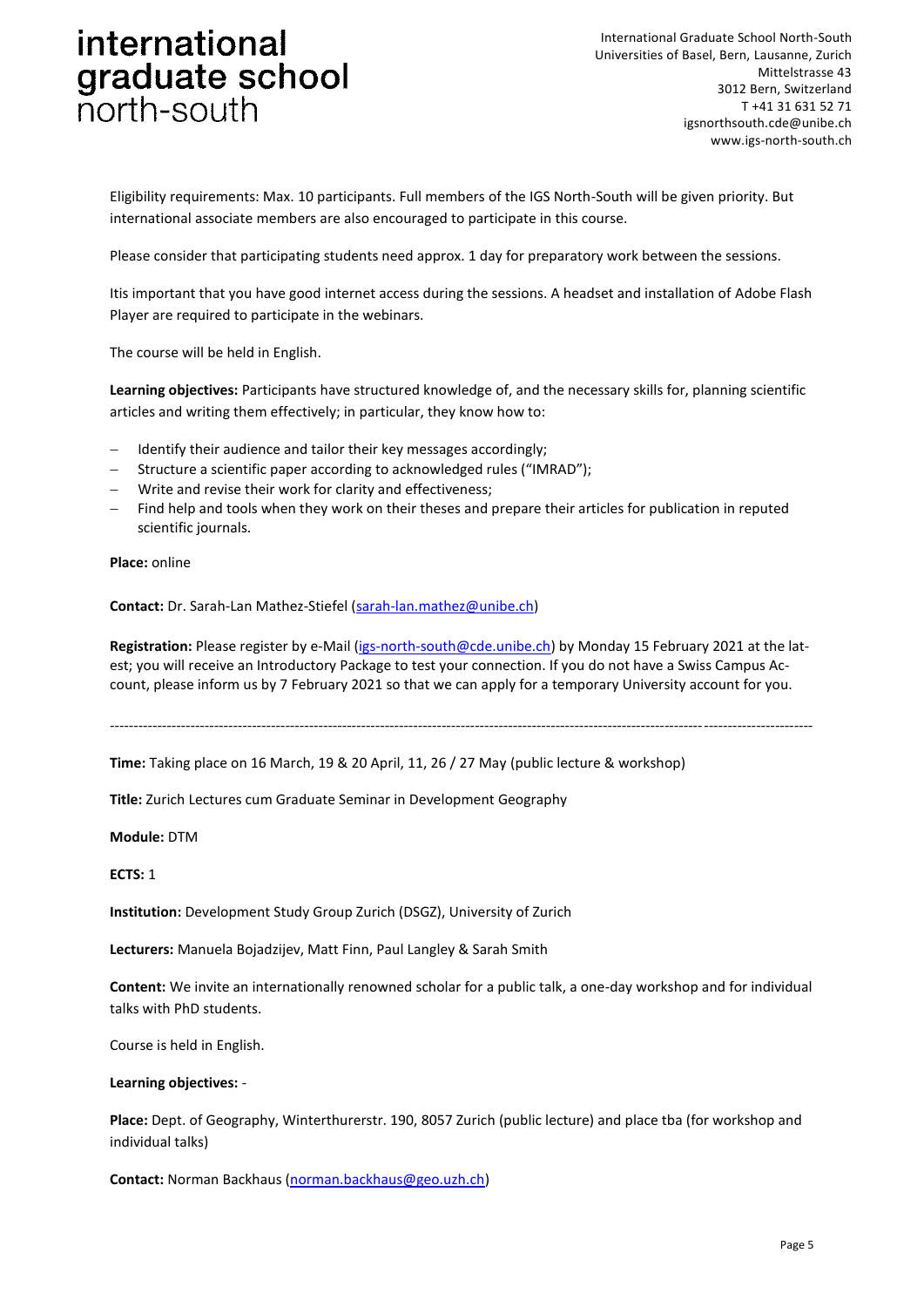**Registration:** Please register through Norman Backhaus [\(norman.backhaus@geo.uzh.ch\)](norman.backhaus@geo.uzh.ch). Please include also a brief description of your research topic and affiliation.

In order to get the ECTS, you need to a) participate in one of the public lectures and write a summary about the talk (1-2 A4 pages) and b) participate in one workshop.

*----------------------------------------------------------------------------------------------------------------------------------------------------*

**Time:** Taking place on 2-3 days in May-June 2021

**Title:** Lausanne Doctoral Seminar in Political Ecology. Feminist urban political ecology

**Module:** DTM

**ECTS:** 1.5

**Institution:** IGD, University of Lausanne

**Lecturers:** René Véron (coordinator)

**Content:** This two-three day interactive seminar seeks to build on the knowledge of both participants and facilitators to identify the value of Political Ecology approach, to survey recent developments, and to apply the approach to a concrete case in order to contribute to its evolution. The 2021 edition of this block course will focus in particular feminist approaches to urban political ecology.

The course is held in English.

**Learning objectives:** In this course, we will:

a. Highlight the features of classical approaches of Political Ecology;

b. Discuss emerging approaches of Political ecology in the field, their strengths and their gaps;

c. Engage in the question of how to address urban/feminist today with Political Ecology perspectives and tools.

**Place:** Lausanne (UNIL)

**Contact:** René Véron

**Registration:** -

*----------------------------------------------------------------------------------------------------------------------------------------------------*

**Time:** 22 February 2021. 6 Weeks. From the date of the course start, you have 8 weeks free access to the course.

**Title:** Partnering for Change: Link Research to Societal Challenges - Discover the methods and tools of transdisciplinary research

**Module:** DTM

**ECTS:** 1.5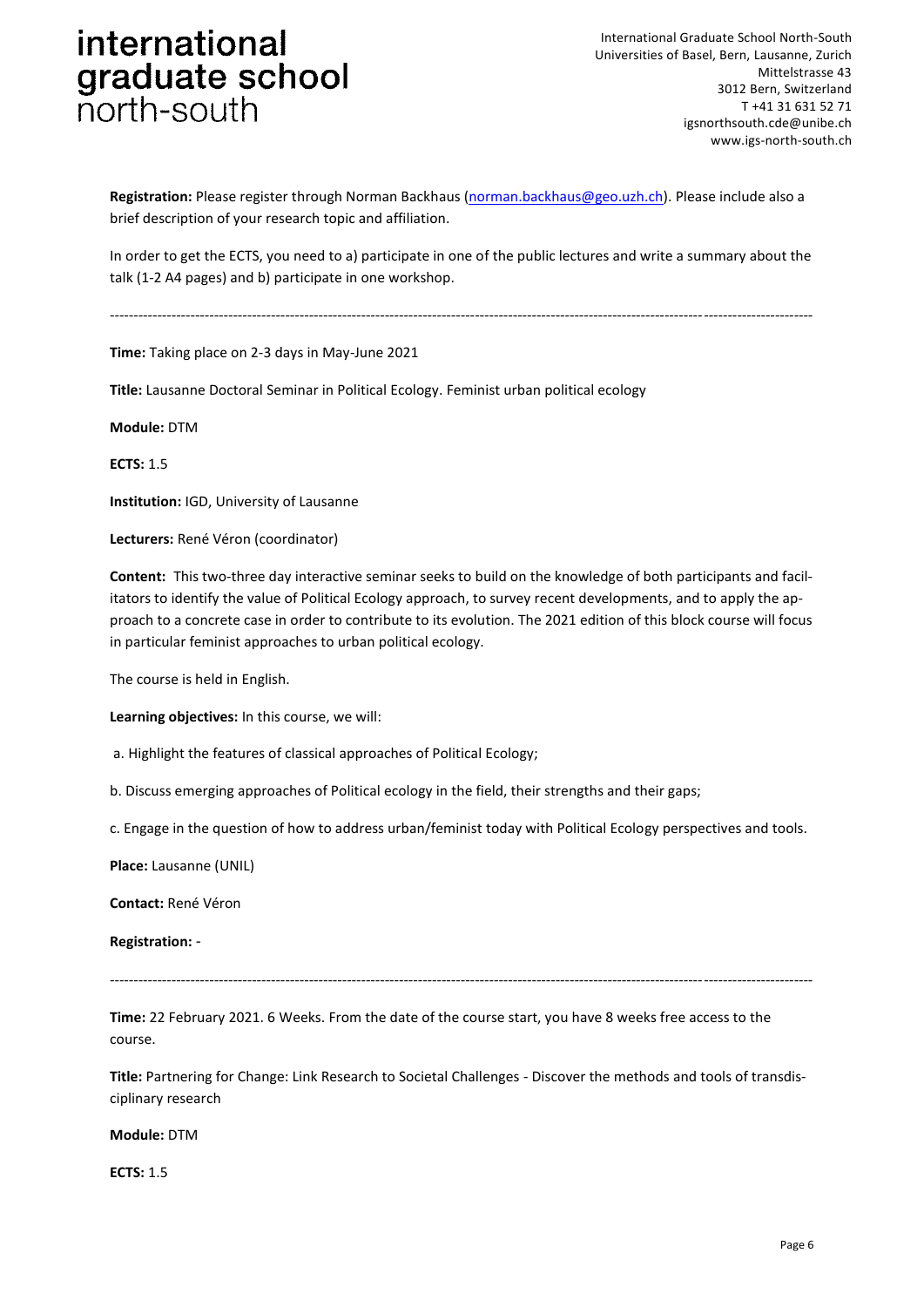International Graduate School North-South Universities of Basel, Bern, Lausanne, Zurich Mittelstrasse 43 3012 Bern, Switzerland T +41 31 631 52 71 igsnorthsouth.cde@unibe.ch www.igs-north-south.ch

#### **Institution:** -

**Lecturers:** Cornelia Hett (responsible) [\(cornelia.hett@unibe.ch\)](cornelia.hett@unibe.ch)

**Content:** In today's world, we face many complex societal challenges. Research projects addressing these challenges often involve actors and stakeholders from different fields and disciplines bringing together their own perspectives or knowledge on a topic. Accordingly, collaborative transdisciplinary approaches are crucial for the success of a project. On this course, you'll explore how to meet the challenges of conducting effective transdisciplinary research. You'll gain insights into a variety of case studies from different fields as you learn from the experiences of peers and experts. As the course is open for participants all over the world (not only IGS students), you will have the chance to exchange and learn with many other students, researchers, and practitioners. The MOOC is divided into 6 weeks. Each week is dedicated to particular learning themes. These contain various activities (videos, articles, discussions, quiz) that you should complete within the week through self-study and exchange with other learners. You are free to choose the day and time where you go through the learning material. In addition, you will write an essay to apply the learnings to your PhD project.

**Learning objectives:** By the end of the course, you'll be able to:

- Develop your research skills as you investigate how to co-produce knowledge for society and academia.
- Reflect transdisciplinarity its principles, its research processes and the context in which it is promising.
- Apply transdisciplinary approaches to societally relevant questions.
- Identify guiding questions, phases and steps of transdisciplinary project.
- Apply the principles and steps of transdisciplinary research to examples in order to reflect the implication for your own projects.
- Reflect the role of scientists and stakeholders in society and consider the ethical implications of coproducing processes

*----------------------------------------------------------------------------------------------------------------------------------------------------*

**Place:** online

**Contact:** <cornelia.hett@unibe.ch>

**Registration:** Link: http://bit.ly/tdmooc

**Time:** Taking place on 4 & 5 March 2021

**Title:** Lecture with practical courses: Introduction to R for epidemiological data analysis

**Module:** DTM

**ECTS:** 1

**Institution:** Swiss TPH, University of Basel

**Lecturers:** Jan Hattendorf

**Content:** This course is an introduction to R, a free open-source software environment for statistical computing. The software is very popular but hard to use at first. R is characterized by an enormous flexibility that enables the user to perform sophisticated statistical procedures or simulations but is less intuitive compared to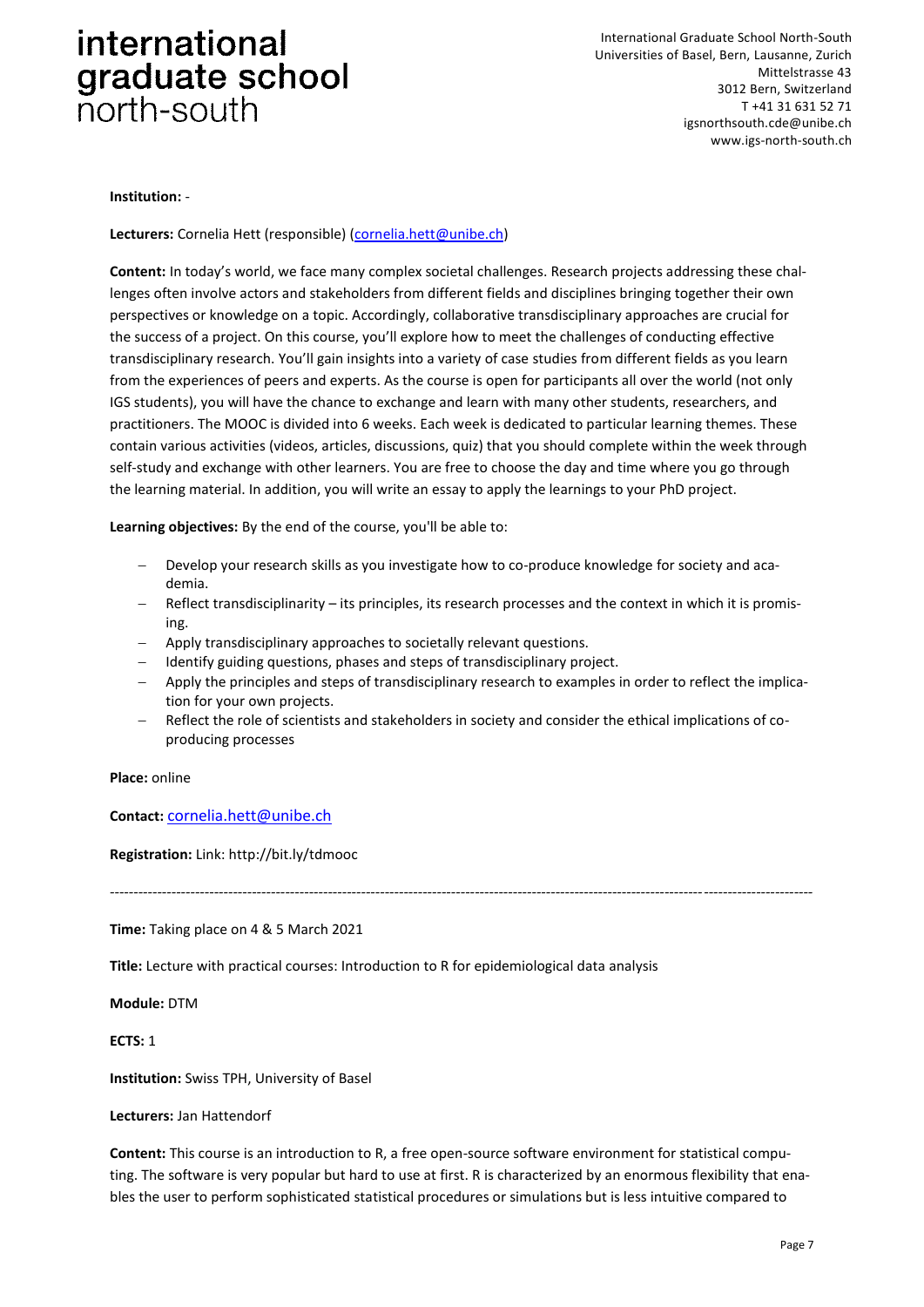other statistical software. The course will use mainly data and analysis techniques related to epidemiology and biomedical science.

This course will be held in English.

**Learning objectives:** By the end of the course, students will be able to use R for basic statistical analysis and graphical representation. They will be aware of common mistakes and will know the strengths and limitations of the software.

**Place:** Swiss TPH, Zoom

**Contact:** -

**Registration:** https://www.unibas.ch/en/Studies/Mobility/Mobility-Switzerland/Students-Registering-From-Other-Swiss-Universities.html

----------------------------------------------------------------------------------------------------------------------------------------------------

**Time:** 9 – 18 June 2021

**Title:** Governing socio-ecological processes in Switzerland: Global Challenges in a Swiss Canton?

**Module:** DTM

**ECTS:** 3

**Institution:** Centre for Development and Environment (CDE), University of Bern; Institute of Geography and Sustainability, University of Lausanne

**Lecturers:** Prof. Dr. Norman Backhaus, Prof. Dr. Thomas Breu, Prof. Dr. Laurent Goetschel, Prof. Dr. Tobias Haller, Dr. Karl Herweg, Dr. Sarah-Lan Mathez, Prof. Dr. Emmanuel Reynard, Dr. Jérémie Sanchez, Prof. Dr. Jürg Utzinger, Prof. Dr. Réné Véron, Prof. Dr. Jakob Zinsstag

**Content:** The 2021 Summer School of the International Graduate School (IGS) North-South will focus on the governance of, as well as tensions around, resources, landscapes, health and tourism in the canton of Valais (Switzerland) with the aim to provide methodological and conceptual insights into integrated approaches to engage in research across northern and southern contexts. The goal of the Summer School is to offer an intercultural, inter- and transdisciplinary learning and exchange platform for PhD students from different countries around the world and from different academic disciplines who are involved in interdisciplinary research on sustainable development and global change.

The Summer School is held in English.

**Learning objectives:** -

**Place:** Valais, Switzerland

**Contact:** www.igs-north-south.ch

**Registration:** To apply, please fill in the official online application form on www.igs-north-south.ch

*----------------------------------------------------------------------------------------------------------------------------------------------------*